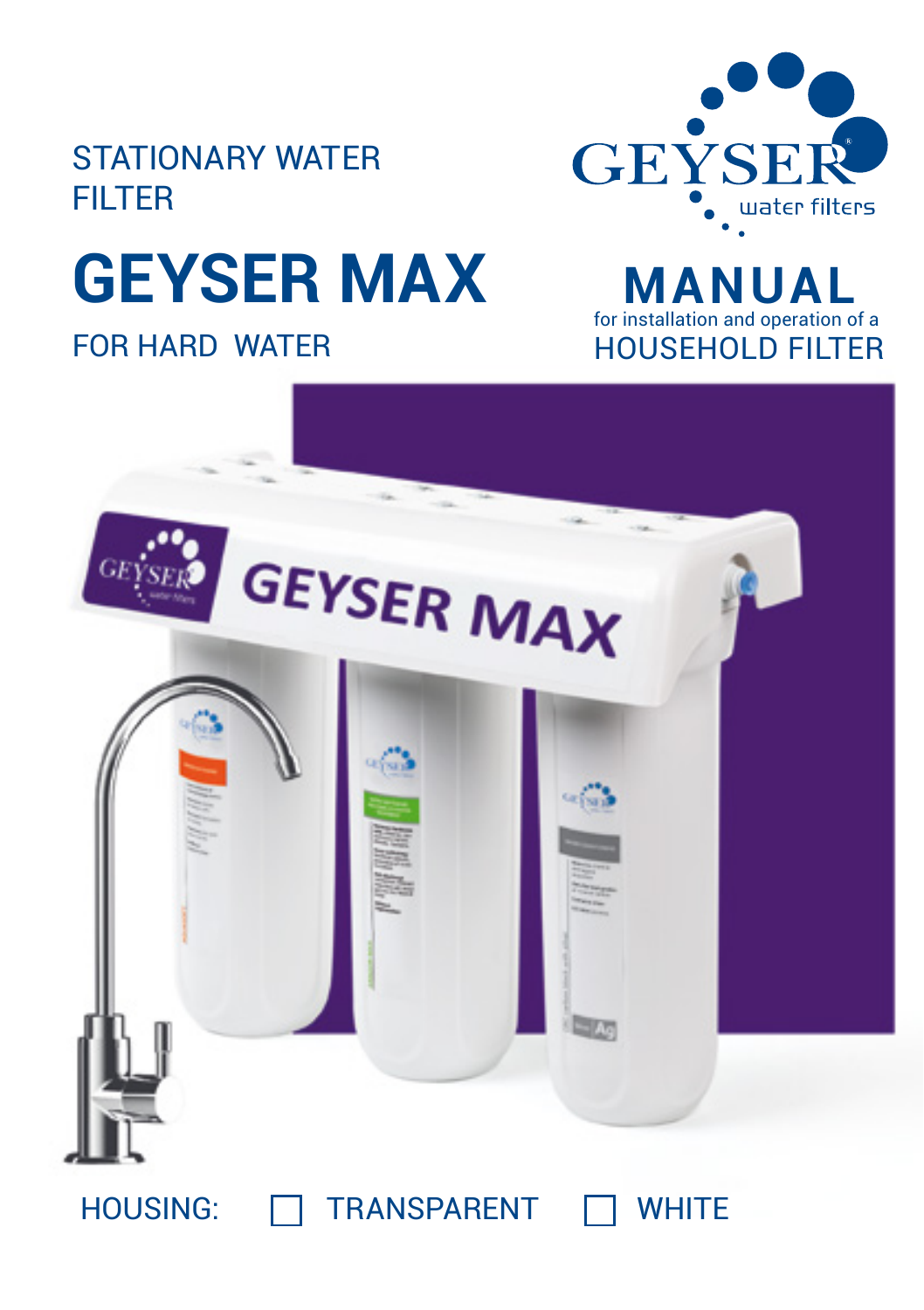# **Thank you for choosing Geyser water filter!**

Our developments and technologies allow providing with the water perfect quality in your house. All functionality capabilities, an also a method of installation of the water purification system Geyser are described in this manual. Please read it carefully and retain for future reference. The water purifier set includes all parts required for using immediately after the installation.

# **TABEL OF CONTENTS:**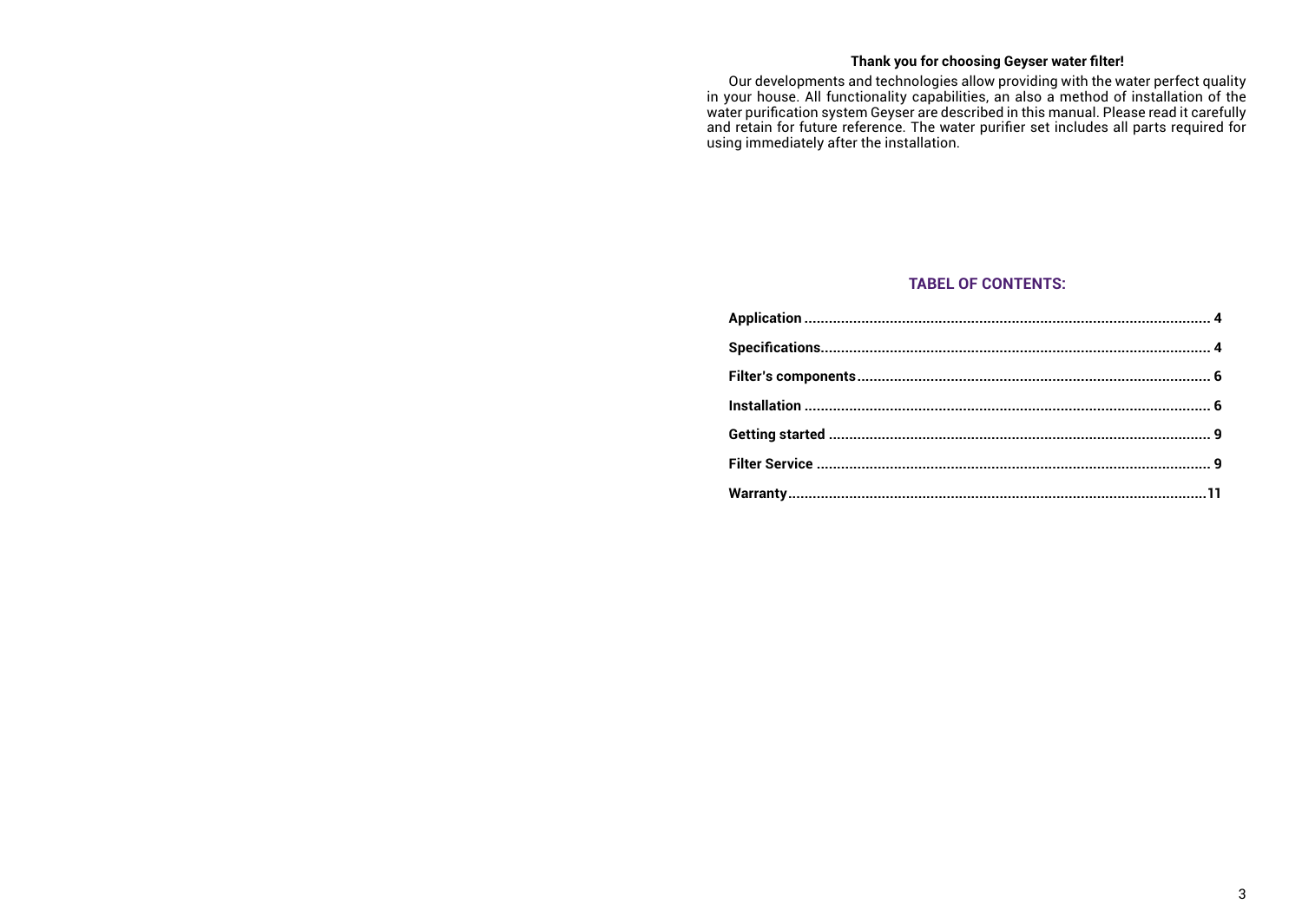### **APPLICATION**

Geyser MAX is designed for efficient purification and softening hard water. Due to latest innovative filtration media –cartridge Aragon Max and special combination of ionexchange resins AquaSoft, the ability of filter Geyser MAX to eliminate scale is 6 times more than that of traditional systems for the water softener! As a result, you can get clean and healthy water for a year, and the filter does not require periodic maintenance (regeneration).

Geyser MAX filter includes all known water treatment methods: mechanical filtration, ion exchange, adsorption, iron removal and disinfection. Quasisoftening effect of material Aragon (patent №2286953) allows water to saturate with the beneficial calcium (aragonite). Filter Geyser MAX features a fundamentally new sequence of stages, so the whole system guarantees high resource and stable highly effective purification from excessive hardness, chlorine, iron, heavy metals, bacteria, and other contaminants throughout the lifetime. Useful elements such as calcium and magnesium remain in purified water.

The Geyser MAX system uses cartridges Slim Line 10" standard.

Cartridge Aragon Max is made of the Aragon material (patent №2203721 and 57142) and has all of its advantages:

- $\blacksquare$  High efficient removal of impurities (salts hardness, iron, heavy metals, radio nuclides, chlorine, et al.).
- Active silver in indelible form suppresses reproduction of retained bacteria.
- $\blacksquare$  Selfindication of life-time appearance of scale or reduced water pressure indicates the need to replace the cartridges.
- $\blacksquare$  Release prevention: all the filtered impurities are permanently trapped in the labyrinth structure of the cartridge.
- Quasisoftening during filtration through a cartridge Aragon water saturated with useful form of calcium - aragonite (prevention of cardiovascular disease). Purified water does not form deposits on the heating elements after boiling.

# **SPECIFICATIONS OF GEYSER MAX FILTER**

| <b>First stage</b> | <b>Second stage</b>              | <b>Third stage</b> | Housing     | Application |
|--------------------|----------------------------------|--------------------|-------------|-------------|
|                    | AguaSoft<br>Aragon Max<br>CBC Aq | white              | hard water  |             |
|                    |                                  |                    | transparent |             |

# **CARTRIDGES**

**AquaSoft** cartridge removes from water excessive hardness salts. Filter medium is a special blend of ion-exchange resins of food grade quality. The medium allows customer to prolong capacity for the entire period of work.

**Aragon MAX** is unique cartridge designed to purify the hard water. Due to the presence of special ion exchange resins and balanced structure of the material of Aragon ensured uninterrupted and quality operation of the cartridge during resource - 1 year.

**CBC Ag (carbon block)** is cartridge made of activated coconut carbon. It efficiently removes organic and chlorinated organic compounds, free chlorine, unpleasant odors, improves all organoleptic characteristics of water. Silver impregnated in the cartridge provides a bacteriostatic effect during the entire period of service.

### **REQUIREMENTS FOR SOURCE WATER**

Suspended solids content - not more than 8.0 mg / l; Total iron content - not more than 0.3 mg / l; Color - not more than 30 degrees in platinum-cobalt scale;

Permanganate oxidation index - less than 5.0 mEq / L.

# **EFFICIENCY OF WATER PURIFICATION**

| Suspended solids (rust, sand, algae, and other particles) greater than 0.1 µm |              |
|-------------------------------------------------------------------------------|--------------|
| Radioactive and heavy metals (lead, cadmium, copper, strontium-90, cesium)    |              |
| Active chlorine                                                               | 100%         |
| Organic compounds                                                             | up to 92%    |
| Hardness salts                                                                | up to $50\%$ |
| Microorganisms and E. coli                                                    | 99%          |
| The reducing scale                                                            | up to $85%$  |

### **AVERAGE LIFE TIME FOR CARTRIDGES**

| Cartridge  | Life time, months.* |
|------------|---------------------|
| Akvasoft   | າາ                  |
| Aragon MAX | າາ                  |
| CBC Aq     | າາ                  |

The total resource of the system is up to 12 000 l \*\*

Depends on the contamination of the source water

\* \* For water hardness upto 3 mEq / L

### **TECHNICAL CHARACTERISTICS**

| Dimensions of assembled filter (not longer), mm | 380x310x140 |
|-------------------------------------------------|-------------|
| Recommended filtration rate (max)               | $1.5$ l/min |
| Maximum operating pressure                      | 7 atm       |
| The temperature of the treated water            | $+4+40 °C$  |
| Net Weight (max)                                | 6,5 kg      |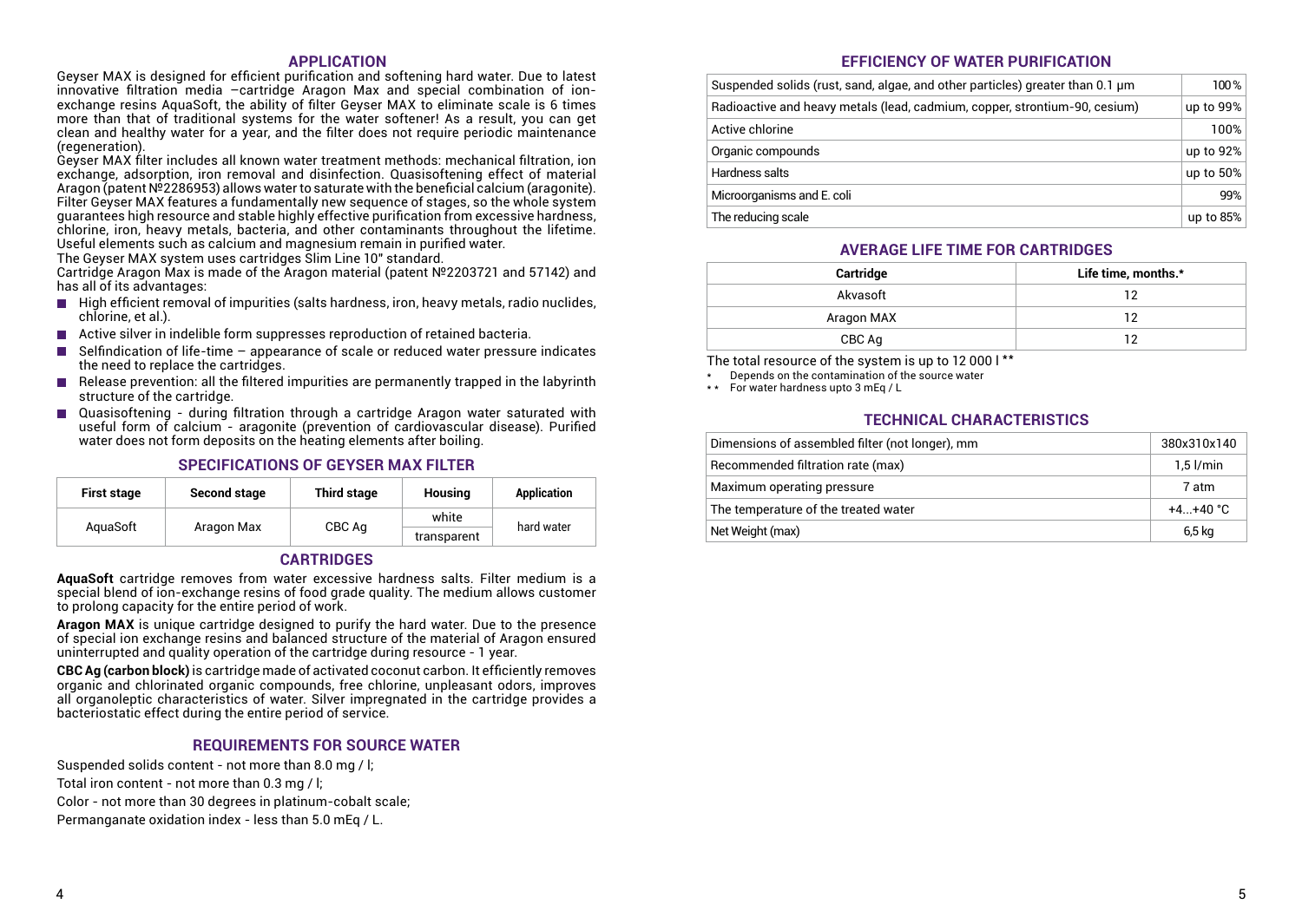#### **FILTER'S COMPONENTS\***



#### **INSTALLATION**

Installation should be made by a qualified technician or by representative of the manufacturer! In case of independent installation strictly follow these instructions. It is not recommended to disassemble factory connections without a reason.

**Attention!** All filter housings have been tested for tightness at high pressure.

In order to avoid cracking of Aragon cartridge it should always be kept moist. At breaks in use of the filter more than 1 month, ensure that the filter housing contain water.

**Attention!** In case of high pressure in the system (> 6 bar) reducing valve should be installed before the filter.

Before starting installation, shut off the cold water valve and release the pressure by opening any valve located downstream of the water supply.

Before installing, make sure the filter is securely tightened bulb (if necessary - tighten), and make the connection according to the instructions.

**Attention!** The position of vertical labels exactly in the center front of the filter does not guarantee the tightness of the connection. Position of labels can change when tightening the threaded connection.

\* Parts at the picture may differ from the actual items;

\*\* Manufacturer reserves the right to make improvements in the product packaging without reflection in this manual.

**CONNECTION SCHEME**

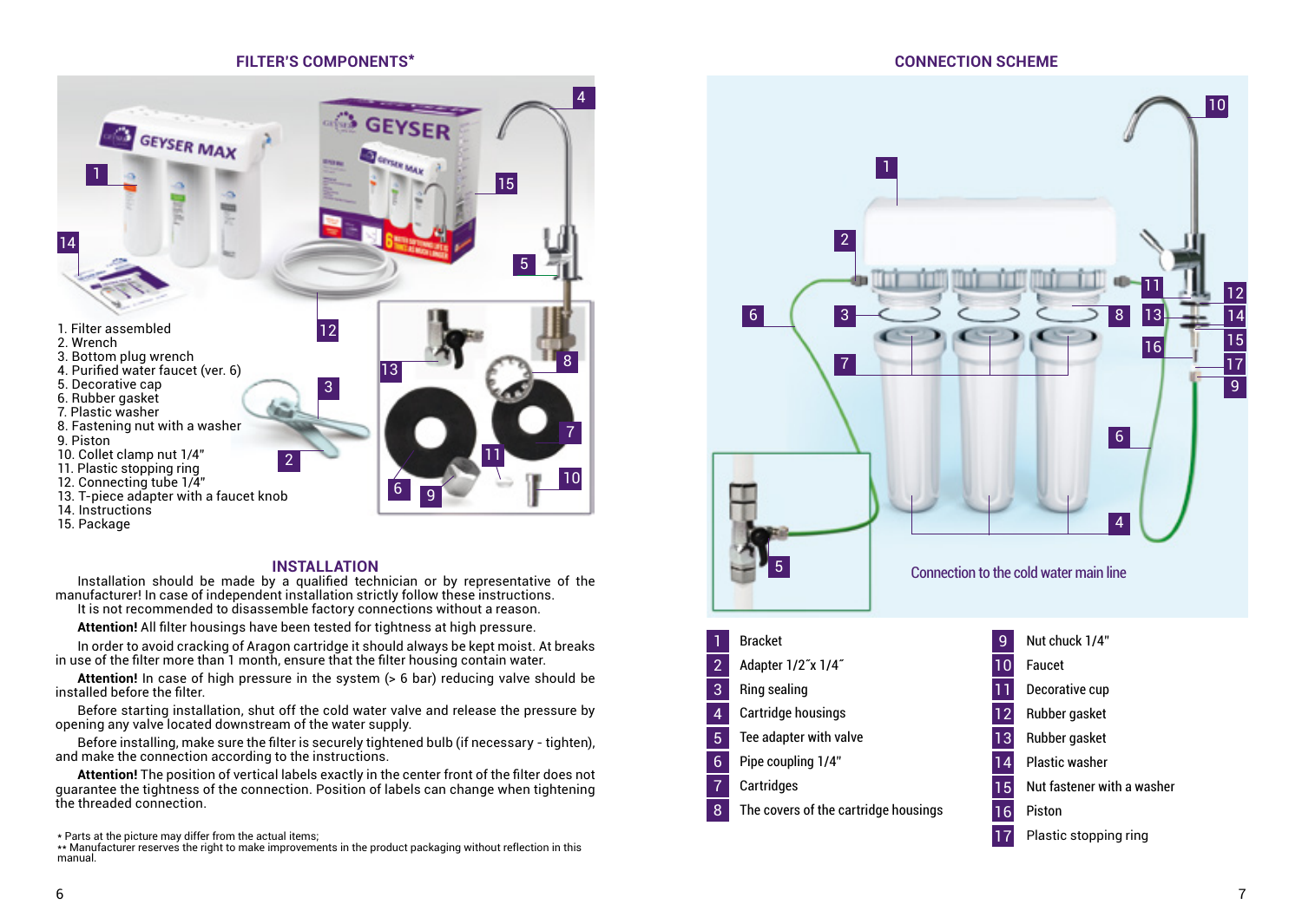# **THE ORDER OF CONNECTIONS**

1

The system is connected to the cold water main | line. Remove the filter from the package. Remove the transport seals. To do this, press the collet to the housing of the fitting and remove the plug without effort (Fig. 1). Cut the tube connection set for 2 pieces and connect each input and output of the filter. **Attention! Input - the first stage. Output - the third stage.** Install the filter in a convenient location for operation.

#### **CONNECTION TO THE WATER MAIN LINE**

1. Install the tee adapter (A) on the cold water pipe, sealing the connection (Fig. 1).

2. Insert the nut (B) into the plastic tube (Fig. 2). The tube insert in the ball valve fitting until it stops and tighten the nut (Fig. 3).



#### **CONNECTION OF THE TAP OF CLEAN WATER**

Drill a hole in the sink with a diameter of 12 mm. Make assembly of the tap in the following sequence:

- 1. Tap
- 2. A cup decorative
- 3. The rubber gasket
- 4. Plastic Washer
- 5. The rubber washer
- 6. The nut fastener
- 7. The lock washers

Secure faucet to sink. Thread the blue tube into the nut (E) (Fig. 2). Insert piston (D) into the tube until it stops. Put the plastic stopping ring at the end of the tube (C) (Fig. 1). Screw the nut onto the threaded rod of the tap (Fig. 3).



#### **GETTING STARTED**

**Wash the filter before use within 10 minutes at a flow rate about 3 liters / min.** Washing of the filter should be performed after each replacing the cartridges, and after a long (more than 5 days) a break in service.

**After installing a new filter or changing the cartridges the air could remains inside the system. This leads to excessive aeration of water (the water can be visually milky-white). As the operation of the air filter system will leave, and the purified water get clear.**

## **FILTER SERVICE**

| <b>Service</b>                                    | Cartridge                | Type of service              |  |
|---------------------------------------------------|--------------------------|------------------------------|--|
| Appearance of scale / decreasing<br>of water flow | Aragon MAX/Akva-<br>soft | Change the set of cartridges |  |
| Decreasing of purification quality                | CBC Ag, MMB              |                              |  |

At the end of the resource and life time of cartridges, they must be replaced

# **REPLACEMENT THE CARTRIDGES FOR I, II, III STAGES**

Shut off the water inlet (Fig. 1). Open the clean water valve for pressure relief in the system (Fig. 2). Using the wrench, open the filter flask (Fig. 3), check the O-ring and replace it if necessary, and then change the appropriate cartridge (Fig. 4, 5).



It is recommended to grease O-ring with silicone grease  $before$  re-installing (do not mix up Place the flask and tighten the key.

Check for leaks (fig. 6), opening the water supply to the filter. The system is ready for operation.

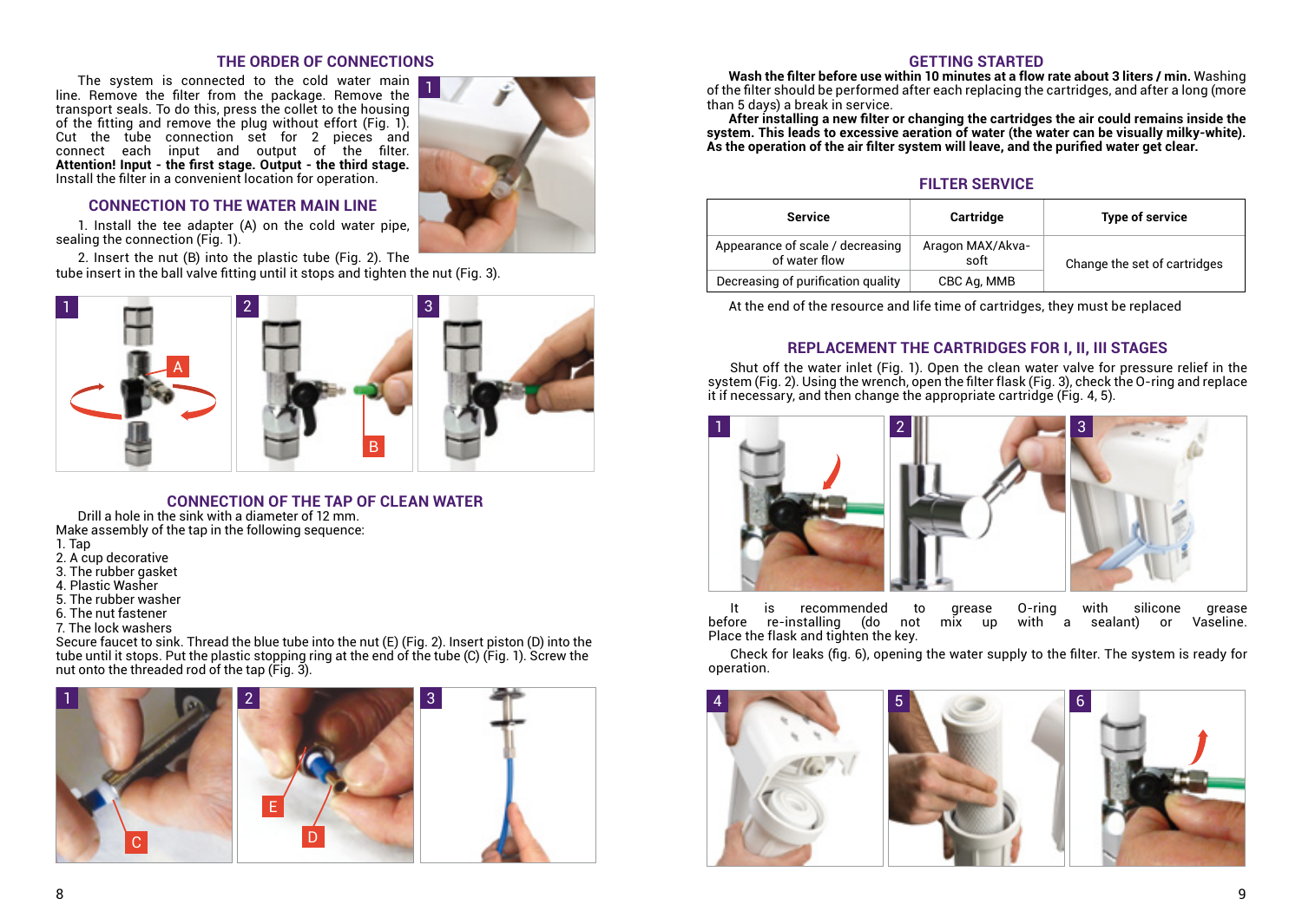#### **ATTENTION!**

it is recommended to use «Geyser» replacements for replacing elements. Use of unrecompensed replacements may lead to a change in the functional and technical characteristics of the water treatment system.

#### **CAUTIONS, STORAGE AND TRANSPORT**

Keep the filter and cartridge from bumps, drops, exposure to freezing temperatures or direct sunlight. Transportation of filters allowed in any enclosed vehicles (other than non-heated compartments of aircraft) in accordance with goods transportation rules, operating in this mode of transport.

Storage of filters should be provided in packaged form, at a distance not lass then 1 meter from heaters. Do not expose aerosols, corrosive and odorous substances. Disposal should be provided in accordance with the sanitary, environmental and other requirements established by national standards in the field of environmental protection.

#### **WARRANTY**

The warranty period of the filter operation is 5 years from the sale date. In the lack of the sale date and a stamp of the trading organization the warranty period shall commence at the date of the filter manufacture. The warranty does not apply to cartridges. Their service life is specified on page 3. In case of detection of manufacturing defects cartridges are replaced only after the expertise carried out by the customer service's representatives.

The manufacturer declines any liability for the filter's work and possible consequences in cases, if:

- the filter and its components have mechanical damages; **Tale**
- requirements of this manual were not observed during connection and operation; F.
- cartridges are worn out; T.
- the filter was used for purposes other than intended (for purification of subversive П liquids).

The filter's service life is 10 years.

The maintenance and post-warranty repair are carried out by the manufacturer or its destination representatives.

The customer service guarantees the free-of-charge troubleshooting in connections and attachments of the filter occurred due to the fault of the manufacturer's representative during works for the filter installation within 6 months.

Storage time is 3 years.

**QUESTIONS CONCERNING THE WARRANTY MAINTENANCE SHOULD BE REFERRED TO:**

**WARRANTY CARD** 

Issuing date

**The trading organization shall fill**

Sale date

Stamp of a store